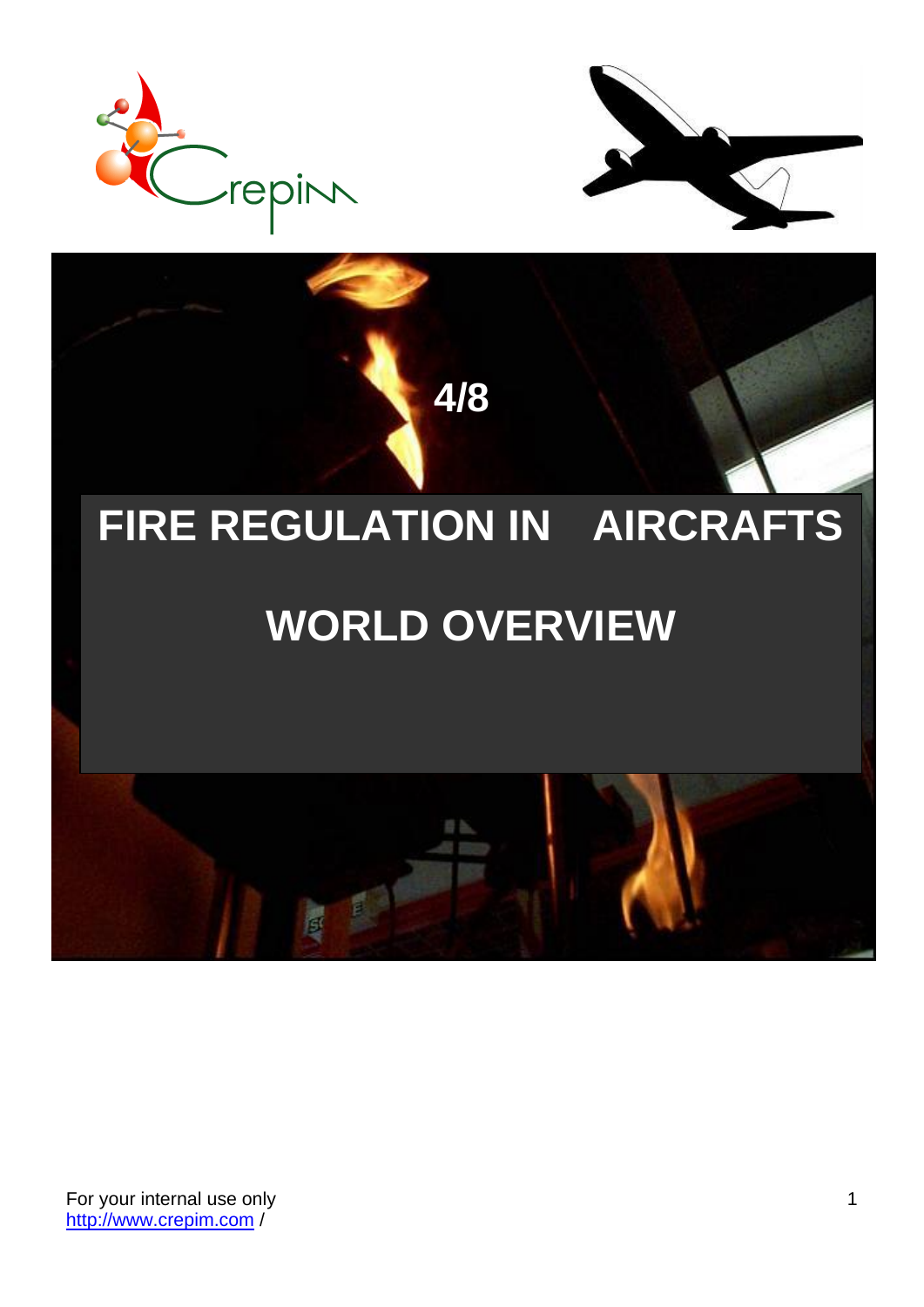

Beside specifications agreed for operational reasons between manufacturers and purchasers of aircraft, aeroplanes and the materials used in their constructions must comply with national and international regulations.

2 international standards are used at this moment all around the world:

The Federal Airways Regulation part 25 [\[43\]\(](#page-10-0)FAR part 25, especially the appendix F which describes all the test methods for materials and components of the pressurised section of fuselage). The European equivalent is the CS part 25 paper [\[42\].](#page-10-1)

The requirements of these two references are largely similar, and the plane makers has integrated these requirements in their internal standard which are:

- $\checkmark$  ABD 0031 describing AITM test methods for Airbus [\[44\],](#page-10-2)
- ✓ Boeing Safety Standard (BSS) for Boeing.

For your internal use only [/http://www.crepim.com](http://www.crepim.com/) /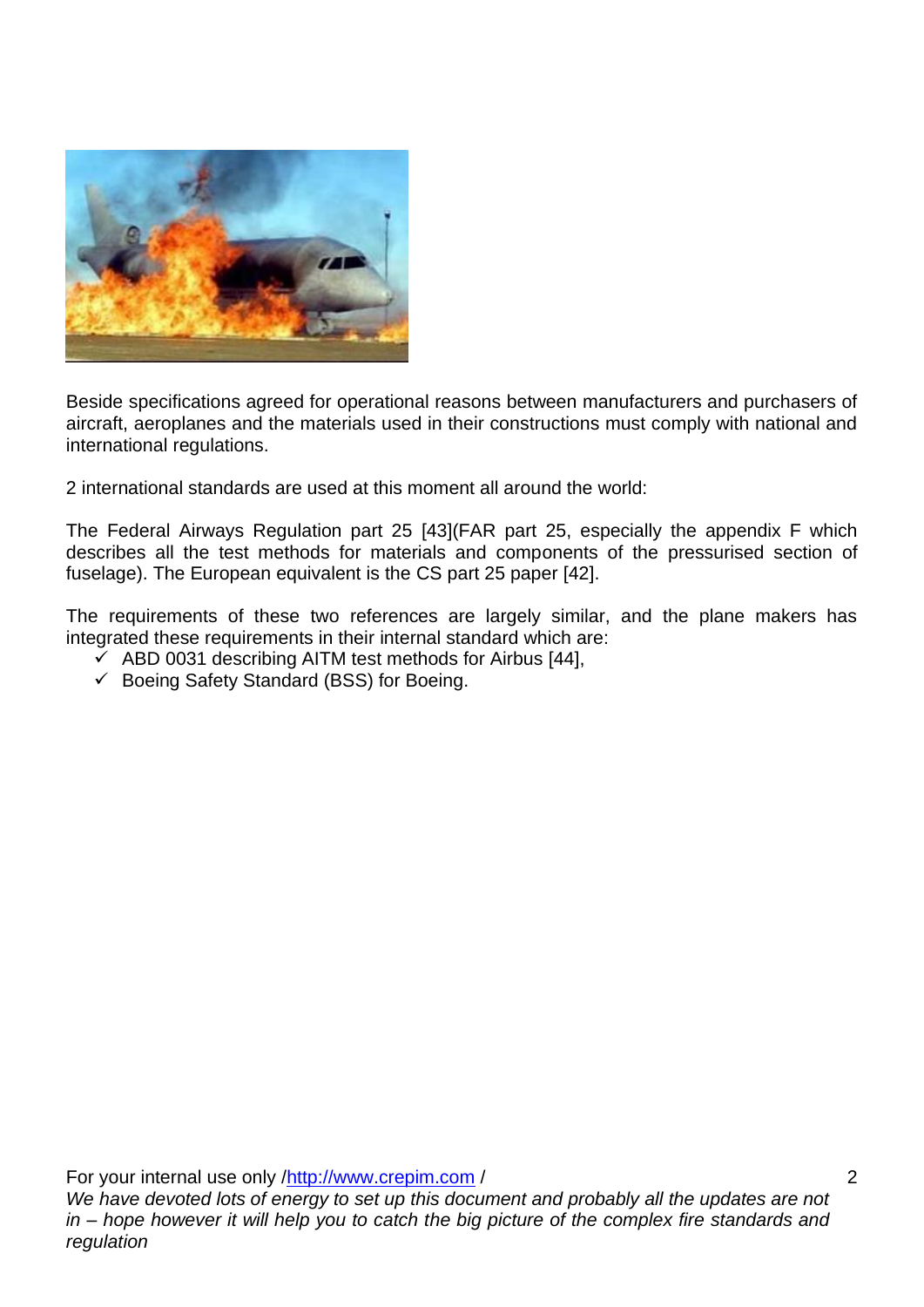#### *Table 1: FAR, JAR requirements*

| <b>JAR/FAR</b>                               | <b>Description</b>                                    | <b>Parts</b>                                                                                                                                                                                                                                                                                                                                                                                                                                                                                                       | <b>Requirement</b>                                                                                                                                                                                                                      |
|----------------------------------------------|-------------------------------------------------------|--------------------------------------------------------------------------------------------------------------------------------------------------------------------------------------------------------------------------------------------------------------------------------------------------------------------------------------------------------------------------------------------------------------------------------------------------------------------------------------------------------------------|-----------------------------------------------------------------------------------------------------------------------------------------------------------------------------------------------------------------------------------------|
| CS/FAR<br>Part<br>25, Appendix F<br>- Part I | Flammability,<br>60s<br>Bunsen burner<br>Figure 1     | Interior ceiling panels - Interior wall panels<br>Partitions - Galley structures and panels<br>Large cabinet walls - Structural flooring<br>vertical   Dado panels - Passenger service units<br>Door linings incl. slide container - Class dividers<br>Door frame linings - Light panels<br>Linings for stowage compartments<br>Floor beam struts - Floor structure<br>Pressure bulkheads - Fuselage skin -<br>Fuselage frames - Door structure                                                                    | - After burn length (average) shall not exceed 152 mm<br>After flame time (average) shall not exceed 15 s.<br>After flame time of drips (average) shall not exceed 3 s.                                                                 |
| CS/FAR<br>Part<br>25, Appendix F<br>- Part I | Flammability,<br>12s<br>Bunsen burner<br>Figure 1     | Floor Covering - Textiles (incl. draperies and upholstery)<br>Seat cushions - Decorative and non-decorative coated<br>fabrics<br>Padding - Leather<br>vertical   Furnishings of trays and galleys - Electrical conduit<br>Thermal and acoustical insulation - Insulation covering<br>Air ducting - Joint and edge covering<br>Insulation blankets - Cargo covers<br>Transparencies - Moulded and thermoformed parts<br>Air ducting joints<br>Linings (incl. floor panels) of all cargo and baggage<br>compartments | - After burn length (average) shall not exceed 203 mm<br>After flame time (average) shall not exceed 15 s.<br>- After flame time of drips (average) shall not exceed 5 s.                                                               |
| CS/FAR<br>Part<br>25, Appendix F<br>- Part I | Flammability, horizontal Bunsen<br>burner<br>Figure 2 | - Acrylic windows and signs - Seat belts<br>- Structural window panes elastomeric materials<br>Edge lighted instrument assemblies consisting of two or<br>more instruments in a common housing<br>Cargo and baggage equipment, including containers, bins<br>pallets, etc.                                                                                                                                                                                                                                         | - Burn rate (average) shall not exceed 64 mm/min.                                                                                                                                                                                       |
| CS/FAR<br>Part<br>25, Appendix F<br>- Part I | Flammability, horizontal Bunsen<br>burner,            | All other material not included in the first items                                                                                                                                                                                                                                                                                                                                                                                                                                                                 | Burn rate (average) shall not exceed 102 mm/min.                                                                                                                                                                                        |
| CS/FAR<br>Part<br>25, Appendix F<br>- Part I | Flammability, 45° Bunsen burner                       | Liners of class B<br>or E cargo and baggage<br>compartments                                                                                                                                                                                                                                                                                                                                                                                                                                                        | - The flame shall not penetrate (pass through) the material during application of<br>the flame or subsequent to its removal.<br>- After flame time (average) shall not exceed 15 s.<br>After glow time (average) shall not exceed 10 s. |
| CS/FAR<br>Part<br>25, Appendix F<br>- Part I | Flammability, 60° Bunsen burner<br>Figure 3           | Insulation on electrical wire and electrical cable installed in<br>any area of the fuselage                                                                                                                                                                                                                                                                                                                                                                                                                        | After burn length (average) shall not exceed 76 mm<br>After flame time (average) shall not exceed 30 s.<br>- After flame time of drips (average) shall not exceed 3 s.                                                                  |
| No requirement                               | Flammability of heat shrinkable<br>tubings            | Heat shrinkable tubings used in any area of the fuselage                                                                                                                                                                                                                                                                                                                                                                                                                                                           | - After burn length (average) shall not exceed 76 mm<br>- After flame time (average) shall not exceed 30 s.<br>- After flame time of drips (average) shall not exceed 3 s.                                                              |

For your internal use only [/http://www.crepim.com](http://www.crepim.com/) /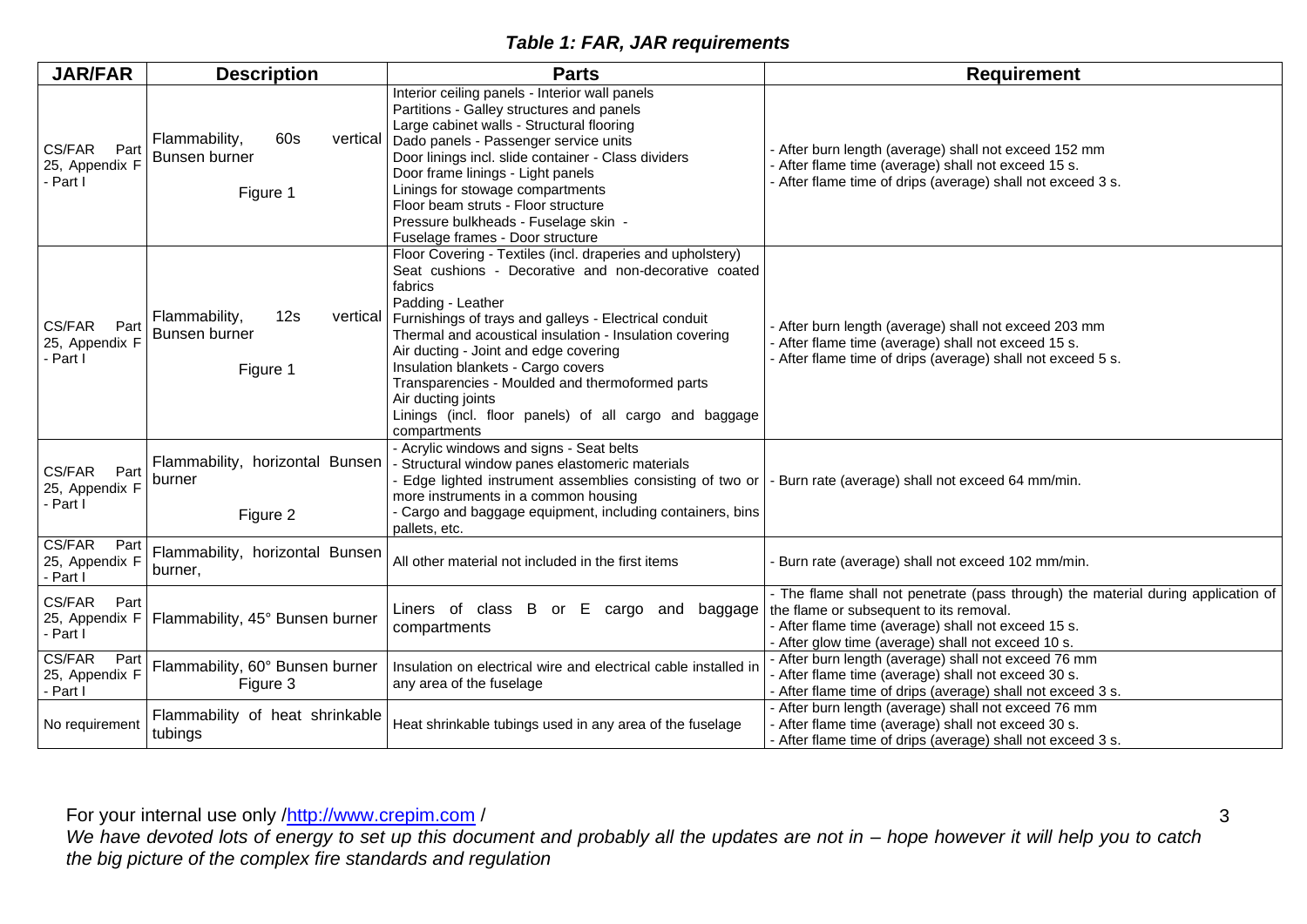| CS/FAR<br>Part<br>25, Appendix F<br>- Part IV                                                                                                                                                                                                                                                                           | Heat Release and Heat Release<br>Rate<br>Figure 4                       | Ceiling panels, Wall panels, Partitions, Galley, outer<br>surfaces of, Large cabinet walls, Dado panels, Door linings<br>incl. slide container, Passenger service units, Class<br>dividers, Door frame linings, Storage compartments | - The (average) total positive heat release (HR) over the first two minutes shall<br>not exceed 65 kW min/m <sup>2</sup> .<br>- The (average) maximum heat release rate (HRR) during the five minutes test<br>shall not exceed 65 kW/m <sup>2</sup> .                                                                                                                                                                                                                                                                                                                                                                                                                             |  |  |  |
|-------------------------------------------------------------------------------------------------------------------------------------------------------------------------------------------------------------------------------------------------------------------------------------------------------------------------|-------------------------------------------------------------------------|--------------------------------------------------------------------------------------------------------------------------------------------------------------------------------------------------------------------------------------|-----------------------------------------------------------------------------------------------------------------------------------------------------------------------------------------------------------------------------------------------------------------------------------------------------------------------------------------------------------------------------------------------------------------------------------------------------------------------------------------------------------------------------------------------------------------------------------------------------------------------------------------------------------------------------------|--|--|--|
| CS/FAR<br>Part<br>25, Appendix F<br>- Part V                                                                                                                                                                                                                                                                            | Smoke Density<br>Interior and<br>Equipment parts                        | Ceiling panels, Wall panels, Partitions, Galley, Large<br>cabinet walls, Dado panels, Door linings incl. slide<br>container, Passenger service units, Class dividers, • Door<br>frame linings, Storage compartments                  | - The maximum specific optical smoke density (average) shall not exceed.<br>- The Dm = 150 within 4 minutes test duration under flaming conditions.                                                                                                                                                                                                                                                                                                                                                                                                                                                                                                                               |  |  |  |
| CS/FAR<br>Part<br>25, Appendix F<br>- Part V                                                                                                                                                                                                                                                                            | Smoke Density<br>Interior and<br><b>Equipment parts</b>                 | Floor beam struts, Floor structure, Pressure bulkheads                                                                                                                                                                               | See Table 2                                                                                                                                                                                                                                                                                                                                                                                                                                                                                                                                                                                                                                                                       |  |  |  |
| CS/FAR<br>Part<br>25, Appendix F<br>- Part II                                                                                                                                                                                                                                                                           | <b>Flammability of Seat Cushions</b><br>Figure 6                        | Seat cushions, except those on flight crew member seats                                                                                                                                                                              | - For at least two-thirds of the total number of the specimens sets tested, the burn<br>length shall not reach the side of the cushion opposite the burner.<br>- The burn length shall not exceed 432 mm (17 inches).<br>- The average percentage weight loss shall not exceed 10%.<br>- For at least two-thirds of the total number of the specimens sets tested the<br>weight loss shall not exceed 10%.                                                                                                                                                                                                                                                                        |  |  |  |
| CS/FAR<br>Part<br>25, Appendix F<br>- Part III                                                                                                                                                                                                                                                                          | Penetration<br>Flame<br>Cargo<br>of<br>Liners<br>Figure 5               | Ceiling and sidewall liner panels of Class C and flame source.<br>Class D cargo or baggage compartment                                                                                                                               | -No flame penetration of any specimens within 5 minutes after application of the<br>- Maximum (peak) temperature measured 102 mm (4 inches) above the upper<br>surface of the horizontal test sample shall not exceed 204°C.                                                                                                                                                                                                                                                                                                                                                                                                                                                      |  |  |  |
| The CS/FAR part 25 regulation does not mention the smoke toxicity assessment. The plane makers has developed internal standards to<br>assess the smoke toxicity. The test method is based on the smoke chamber analysis and analyse during the same round the opacity and<br>the toxicity of smokes.<br><b>Figure 7</b> |                                                                         |                                                                                                                                                                                                                                      |                                                                                                                                                                                                                                                                                                                                                                                                                                                                                                                                                                                                                                                                                   |  |  |  |
| For AIRBUS:<br>AITM 3.0005<br>test method<br>For BOEING<br><b>BSS 7239 test</b><br>method                                                                                                                                                                                                                               | Toxicity / Interior and Equipment<br>parts<br>Insulation on. Wire/Cable | insulation materials, and non metallic<br>Structural parts, that are intended for use inside the<br>pressurized section of the fuselage                                                                                              | The average concentration (in parts per million, ppm) of following gas<br>components of smoke shall not exceed the limits, listed table below, within the<br>relevant test duration under the required test conditions.<br>Component parts or sub-assemblies, electrical cable/wire Limiting values as specified in the ABD 00031 Airbus Industrie material test<br>specification:<br>-Hydrogen Fluoride HF -0100 ppm vol<br>-Hydrogen Chloride HCI - <sup>150</sup> ppm vol<br>-Hydrogen Cyanide HCN -150 ppm vol<br>-Sulfur Dioxide SO <sub>2</sub> / H <sub>2</sub> S -0100 ppm vol<br>-Nitrous Gases NO / NO <sub>2</sub> -0100 ppm vol<br>-Carbon Monoxide CO -□1000 ppm vol |  |  |  |

*We have devoted lots of energy to set up this document and probably all the updates are not in – hope however it will help you to catch the big picture of the complex fire standards and regulation*

4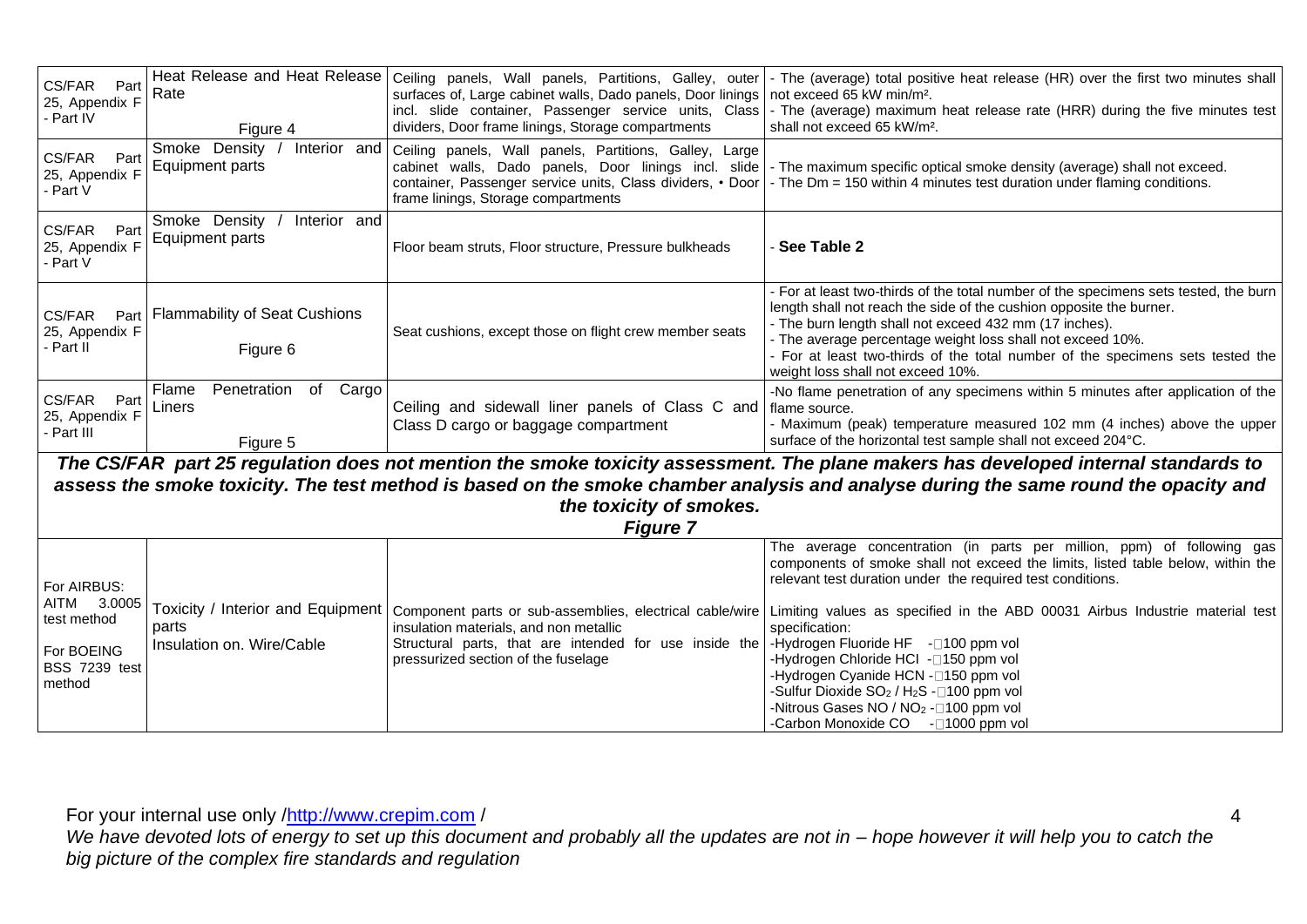<span id="page-4-1"></span><span id="page-4-0"></span>

| <b>Component parts to be tested</b>                      | Dm (flaming)<br>Dm is the maximum specific optical smoke<br>density (calculated by averaging the Ds -<br>figures obtained from each test run). |
|----------------------------------------------------------|------------------------------------------------------------------------------------------------------------------------------------------------|
| <b>Major Interior Panels</b>                             |                                                                                                                                                |
| - Ceiling and side wall panels                           | 150                                                                                                                                            |
| - Dado panels (without textile covering)                 |                                                                                                                                                |
| - Door and door frame linings                            |                                                                                                                                                |
| - Partitions                                             |                                                                                                                                                |
| - Cabin walls, eg: lavatories                            |                                                                                                                                                |
| - Overhead passenger service units                       |                                                                                                                                                |
| - Stowage compartments (other than under seat)           |                                                                                                                                                |
| Cargo liners                                             | 100                                                                                                                                            |
| Textile components                                       |                                                                                                                                                |
| - Textile covered panels                                 | 200                                                                                                                                            |
| - Cabin floor panel                                      |                                                                                                                                                |
| <b>Upholstery</b>                                        | 200                                                                                                                                            |
| Drapery                                                  |                                                                                                                                                |
| Carpets                                                  | 250                                                                                                                                            |
| Other components                                         |                                                                                                                                                |
| - Air ducting                                            | 100                                                                                                                                            |
| - Thermal and acoustic insulation                        |                                                                                                                                                |
| - Insulation Coverings                                   |                                                                                                                                                |
| Seat cushion                                             |                                                                                                                                                |
| - Components, eg: Transparencies, elastomeric (used      |                                                                                                                                                |
| within the passenger cabin and for air conducting) and   | 200                                                                                                                                            |
| thermoplastic parts, non-textile floor covering Interior |                                                                                                                                                |
| equipment parts                                          |                                                                                                                                                |

#### *Table 2: CS/FAR part 25 Smoke requirements*

*Figure 1: vertical Bunsen burner test set up [\[43\]](#page-10-0)*



For your internal use only [/http://www.crepim.com](http://www.crepim.com/)/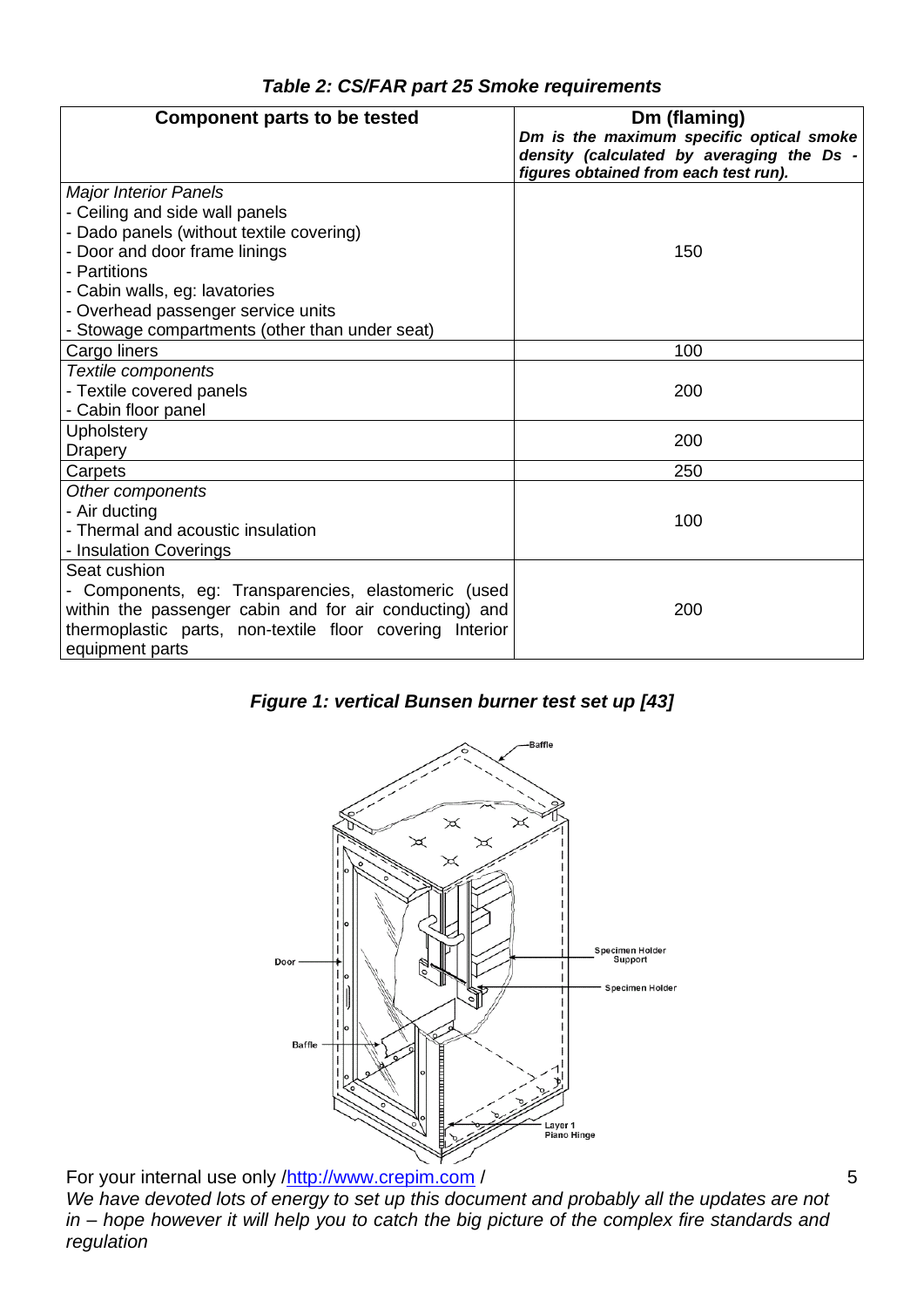<span id="page-5-0"></span>

<span id="page-5-1"></span>

*Figure 3: 60 degree bunsen burner test set up [\[43\]](#page-10-0)*

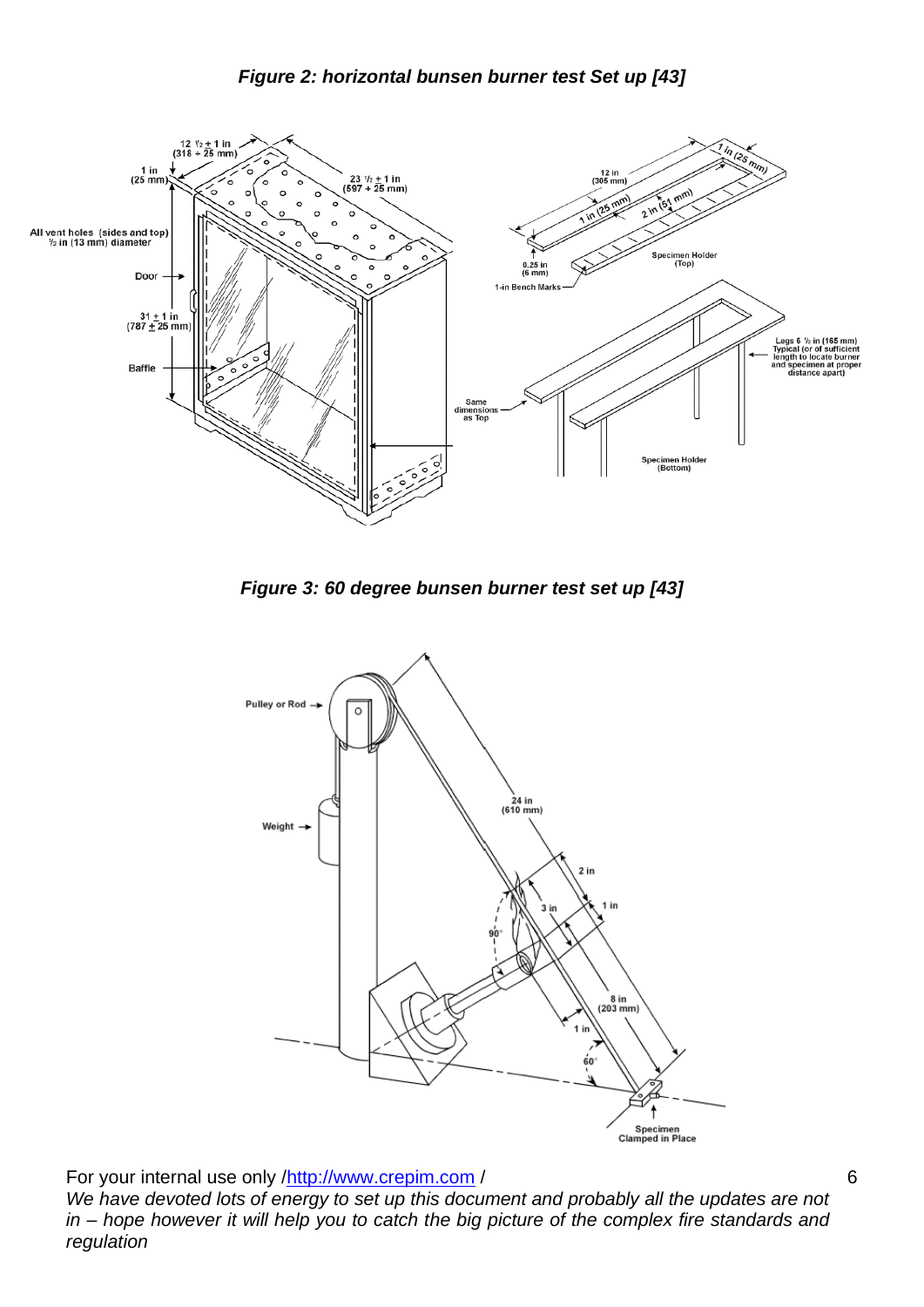<span id="page-6-1"></span><span id="page-6-0"></span>

*Figure 5: test apparatus for horizontal and vertical mounting for Cargo Liner Oil Burner Testing [\[6\]](#page-8-0)*

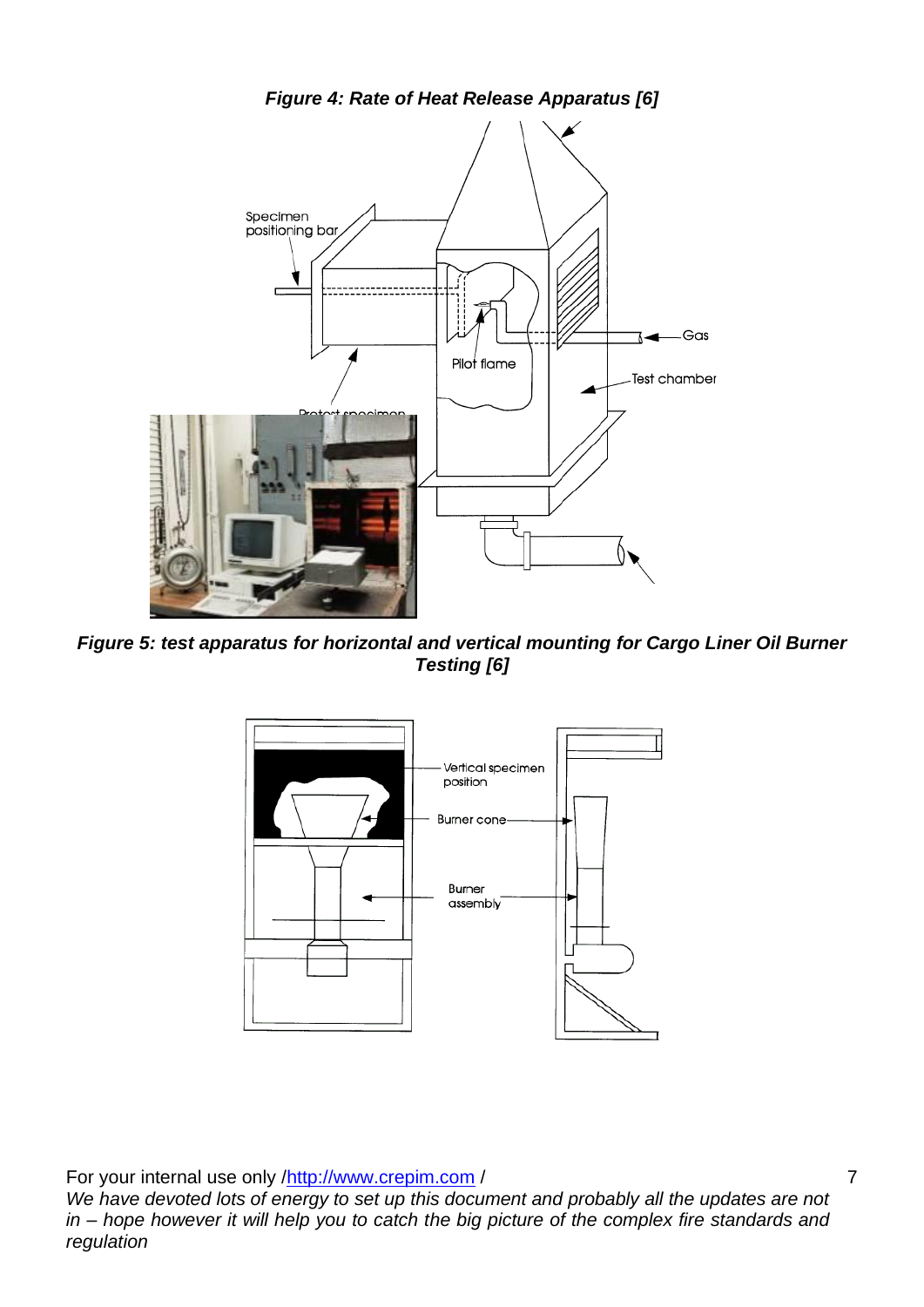<span id="page-7-1"></span><span id="page-7-0"></span>*Figure 6: top and side view of specimen set up in test frame [\[43\]](#page-10-0)*



*Figure 7: Airbus Industrie AITM 3.0005 test specification*

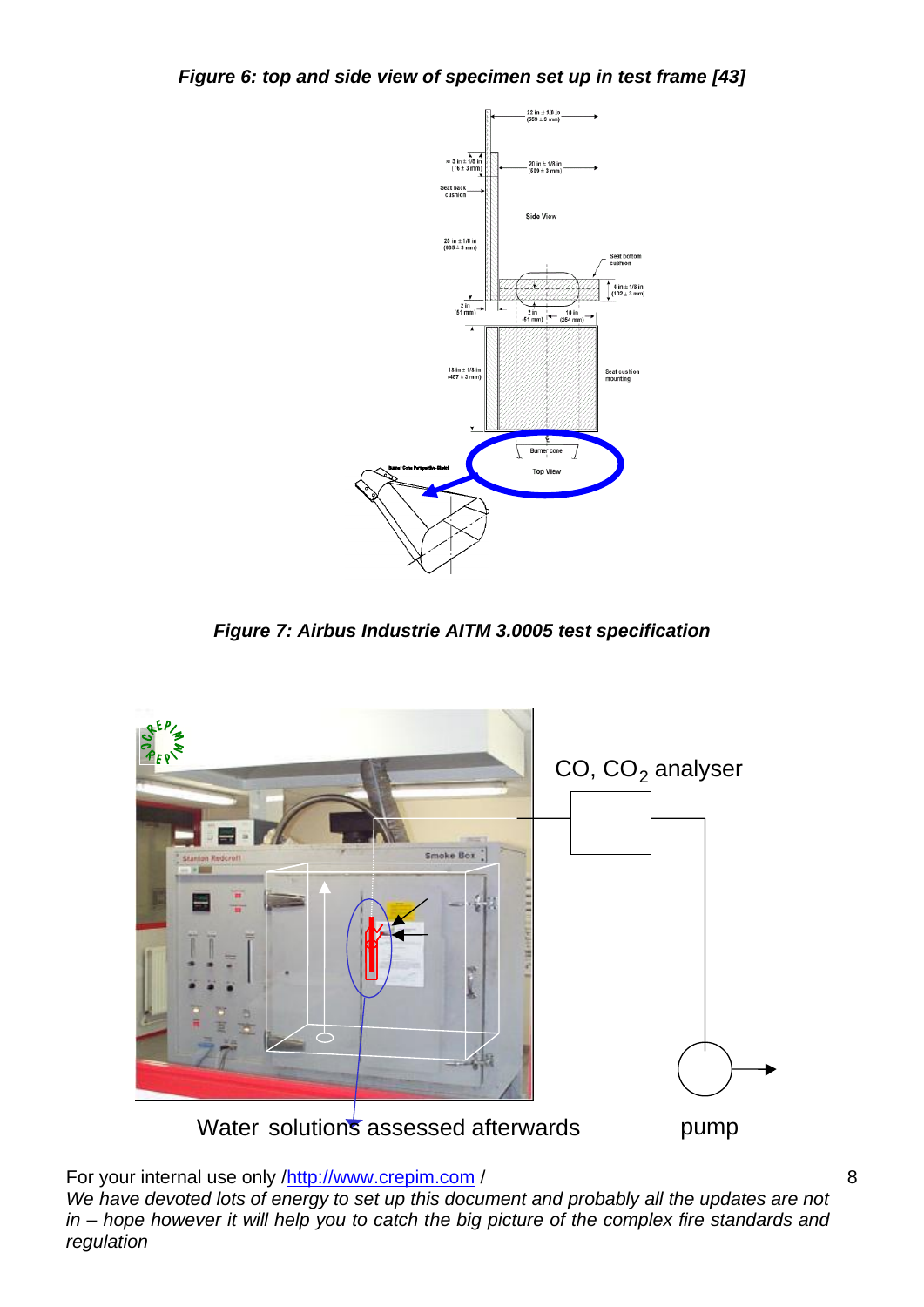## **REFERENCES**

- [1] Richard D. Peacock, Paul .A. Reneke, Walter W. Jones, Richard W. Bukowski, Building and Fire Research Laboratory, NIST. Gaithersburg MD 20899, USA, Vytenis Babrauskas, Fire Science and Technology, Inc USA, Concepts for Fire Protection of Passenger Rail, Transportation Vehicles Past, Present, and Future, Fire and materials, VOL 19,71-87 (1995)
- [2] **HIFI, High Fire Performance Wood Products,** <http://www.fireretard.com/>
- [3] CREPIM, Parc de La Porte Nord, Rue Christophe Colomb, 62700, Bruay La Buissière, France, Tel : 00 33 3 21 61 64 00, Fax: 00 33 3 21 61 64 01, crepim@wanadoo.fr
- [4] Babrauskas, V. & Grayson, S.J. 1992. Heat release in fires. Elsevier science publishers Ltd. 644 p.
- [5] Troitzsch, J.1990. International plastics flammability handbook. Principles –regulations testing and approval. 2nd ed., Carl Hanser Verlag, Kolbergerstr. 22, D-8000 München 80, 517 p.
- <span id="page-8-0"></span>[6] Richard D. Peacock, Richard W. Bukowski, Walter W. Jones, Paul .A. Reneke, , James E. Brown, Building and Fire Research Laboratory, NIST. Gaithersburg MD 20899, USA, Vytenis Babrauskas, Fire Science and Technology, Inc USA, Fire Safety of Passengers Trains: a Review of current approaches and New Concepts, NISY technical Note 1406, January 1994.
- [7] Fire Testing Technology, P.O. Box 116, Eadt Grinstead, West Sussex, RH19 4FP,UK
- [8] ISO/CD 11925-2. 1994. Fire tests Reaction to fire Ignitability of building products under direct flame impingement - Part 2: Single flame source test. International Organization for Standardization. 36 p.
- [9] ISO/CD 11925-3. 1994. Fire tests Reaction to fire Ignitability of building products under direct flame impingement - Part 3: Multisource test. International Organization for Standardization. 21 p.
- [10] ISO/TC92/SC1/WG2 N268. August 1996. Guidance document on ignitability. 35 p.
- [11] ISO/DIS 5657. 1996. Reaction to fire tests Ignitability of building products using a radiant heat source. International Organization for Standardization. 42 p.
- [12] ISO/DIS 5658-2. 1993. Fire tests Reaction to fire Lateral surface spread of flame on building products with specimen in vertical configuration. International Organization for Standardization. 34 p.
- [13] ISO/DIS 9239-2. 1995. Fire tests Reaction to fire Horizontal surface spread of flame on floor coverings using a radiant heat ignition. International Organization for Standardization. 27 p.

For your internal use only [/http://www.crepim.com](http://www.crepim.com/) /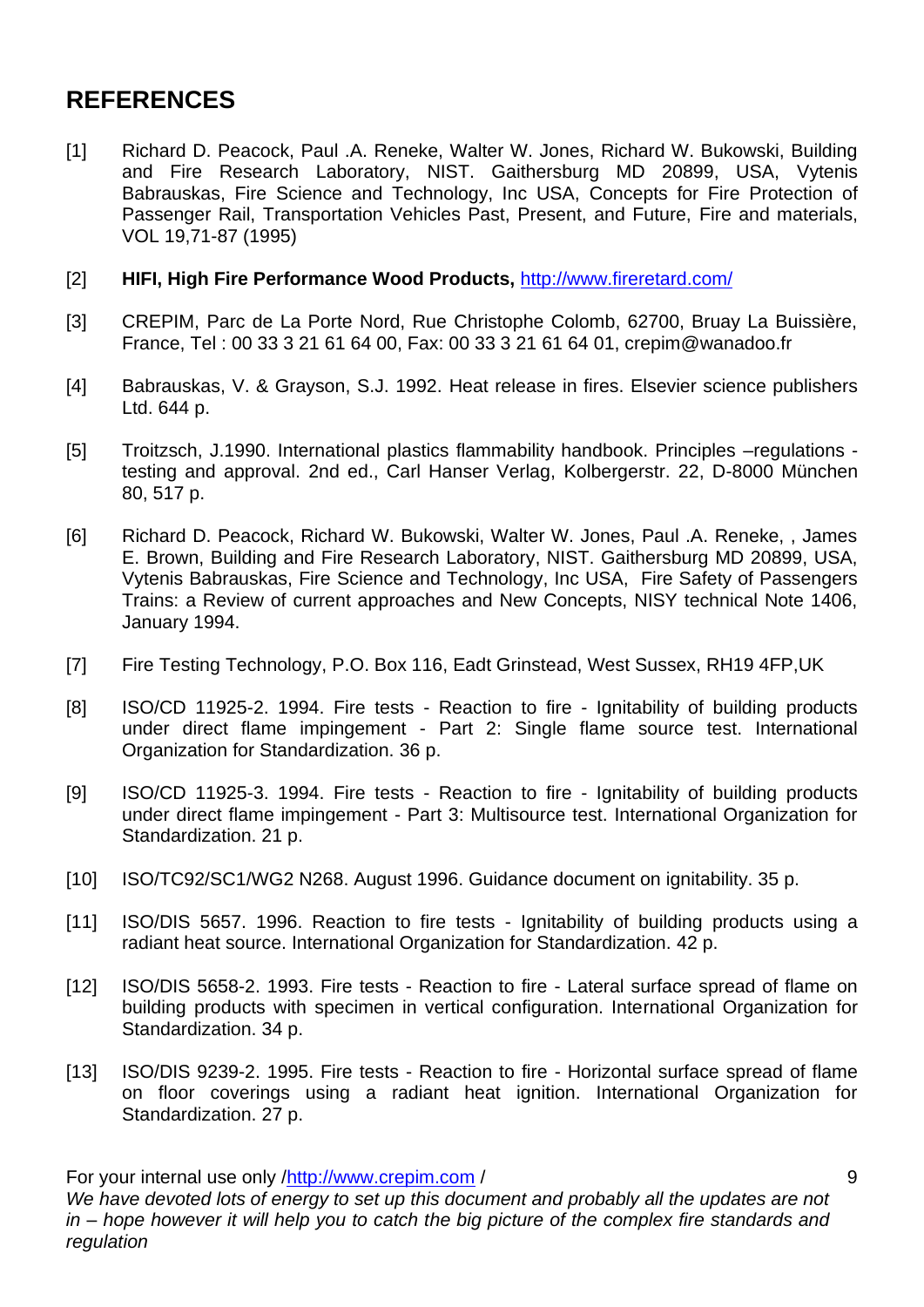- [14] ISO CD 13785. Fire tests Reaction to fire Part 1- Intermediate-scale test for facades. 8 p.
- [15] ISO WD 13785. Fire tests Reaction to fire Full-scale tests for facades. (Canada-Germany Joint Submission).11 p.
- [16] ISO 5660. 1993. Fire tests Reaction to fire Part 1: Rate of heat release from building products (Cone calorimeter method). International Organization for Standardization. 31 p.
- [17] ISO 9705. 1993. Fire tests Full-scale room test for surface products. International Organization for Standardization. 31 p.
- [18] ISO/CD 5660. 1996. Fire tests Reaction to fire Part 2: Smoke release rate from building products (dynamic measurement). International Organization for Standardization. 15 p.
- [19] ISO/DIS 5659-2. 1993. Plastics Smoke generation Part 2: Determination of specific optical density by a single-chamber test. International Organization for Standardization. 46 p.
- [20] prEN ISO 1716-Part 2. Fire test for building materials: Reaction to fire.Determination of gross calorific value.
- [21] COMMISSION DECISION (2000/147/EC) of 8 February 2000 implementing Council Directive 89/106/EEC as regards the classification of the reaction to fire performance of construction products, Ref. OJ L 50, 23.2.2000, p.14)
- [22] prEN ISO 11925-2. Reaction to fire tests Ignitability of building products subjected to direct impingement of flame.
- [23] prEN ISO.9239-1 Floor coverings Determination of the burning behaviour using a radiant heat source.European Committee for Standardization. 19 p.
- [24] IMO Resolution A.653(16) adopted on 19 October 1989. Recommendation on improved fire test procedures for surface flammability of bulkhead, ceiling and deck
- [25] finish materials. International Maritime Organization. 42 p.
- [26] IMO Resolution A.687(17) adopted on 6 November 1991. Fire test procedures for ignitability of primary deck coverings. International Maritime Organization. 2 p.
- [27] IMO Resolution MSC.41(64) adopted on 5 December 1994. Interim standard for measuring smoke and toxic products of combustion. International Maritime Organization. 4 p.
- [28] IMO Resolution MSC.61(67) Adoption of the International Code for Application of Fire Test Procedures. December 1996.
- [29] Fire and Flammability Bulletin. April 1995. IMO to allow more polymers to be used in high speed craft. p. 2-3.
- [30] ISO/TC93/SC3/WG1/N509. 1996. Assessment of fire smoke toxicity tests. 21 p.

For your internal use only [/http://www.crepim.com](http://www.crepim.com/) /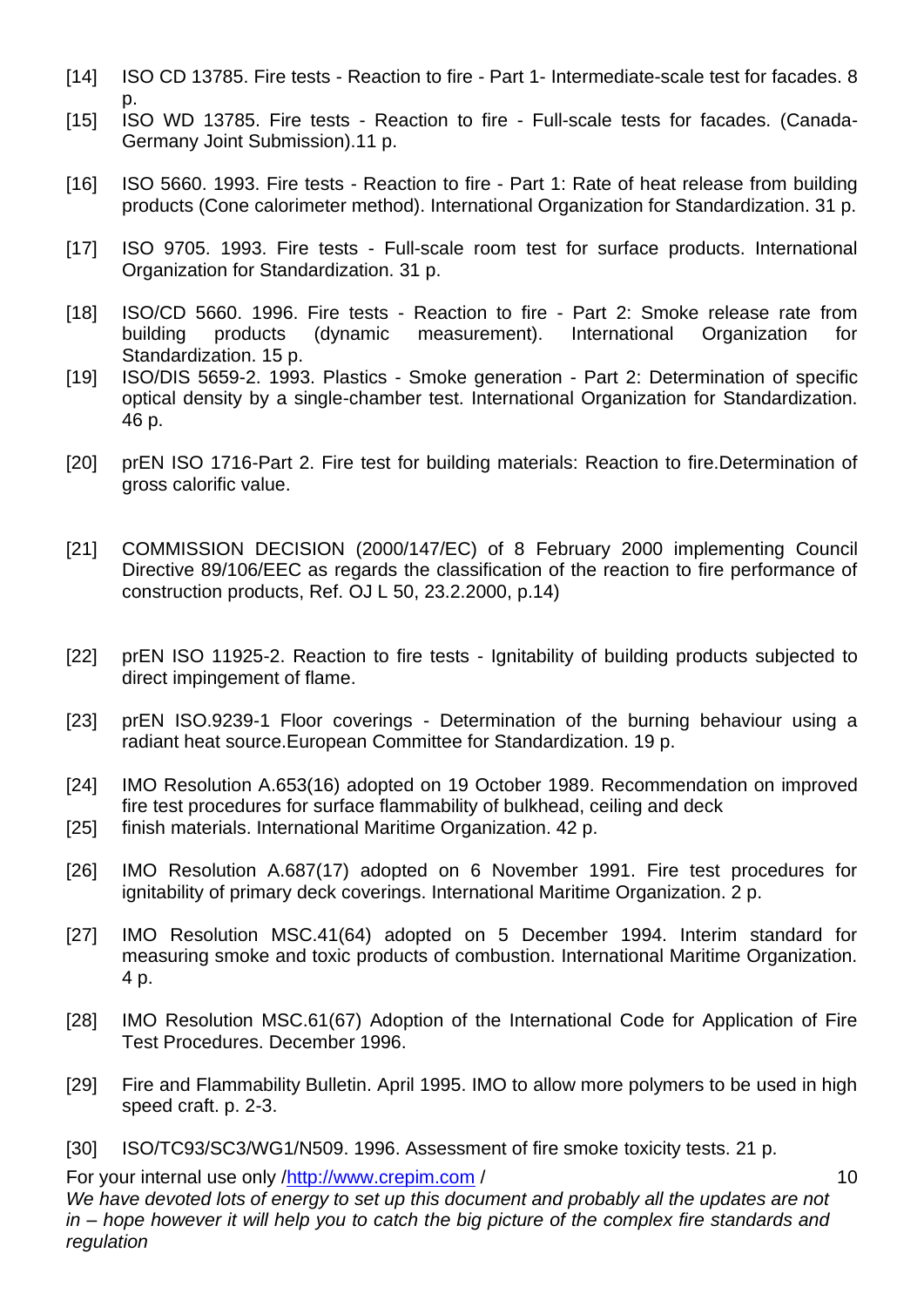- [31] Eurocode ENV 1995-1-2:1994.
- [32] ASTM E-162, Standard Teat Method for Surface Flammability of Materials Using a Radiant Heat Energy Source, Annual Book of ASTM Standards, Volume 04.07. American Society for Testing and Materiais (1 988).
- [33] ASTM D 3675, Standard Test Method for Surface Flammability of Cellular Materials Using a Radiant Heat Energy Source, Annual Book of ASTM Standards, Volume 09.02, American Society for Testing and Materials (1990).
- [34] ASTM E-662, Standard Teat Method for Specific Opticai Density of Smoke Generated by Soiid Materials,. Annual 8ook of ASTM Standards, Volume 04.07, American Society for Testing and Materials (1983).
- [35] ASTM E-1354, Standard Test Method for Heat and Visible Smoke Release Rate for Materials and Products Using an Oxygen Consumption Calorimeter, Annual Hook of ASTM Standards, Volume 04.07, American Society for Testing and Materials, (1 990).
- [36] ASTM E-648, Standard Teat Method for Critical Radiant Flux of Floor Covering Systems Using a Radiant Heat Energy Source, Annual Book of ASTM Standards, Volume 04.07, American Society for Testing and Materials (1988).
- [37] ASTM E-84, Standard Teat Method for surface burning characteristics of building material, Annual Book of ASTM Standards, Volume 04.07, American Society for Testing and Materials (1999).
- [38] UL Standard for Safety for Test for Flammability of Plastic Materials for Parts in Devices and Appliances, Underwriters Laboratories Inc. (UL), 333 Pfingsten Road, Northbrook, IL 60062-2096, Fifth Edition, Dated October 29, 1996, revisions through and including May 22, 2001.
- [39] Federal Motor Vehicle Standard safety, 49 CFR Ch. V (10–1–99 Edition), § 571.302 Standard No. 302; Flammability of interior materials.
- [40] ISO 3795: road vehicles, and tractors and machinery for agriculture and forestry Determination of the burning behaviour of material.
- [41] Department of transportation Federal Aviation Administration 14 CFR Parts 25, 91, 121, 125, and 135 [Docket No. FAA–2000–7909; Notice No. 00–09], RIN 2120–AG91, Improved Flammability Standards for Thermal/Acoustic Insulation Materials Used in Transport Category Airplanes, Federal Register / Vol. 65, No. 183 / Wednesday, September 20, 2000.
- <span id="page-10-1"></span>[42] JAR Part 25, Appendix F, Part l, para. (a) (1) (i), Change 14
- <span id="page-10-0"></span>[43] FAR Part 25, Appendix F, Part l, para. (a) (1) (i), Amdt. 25-83
- <span id="page-10-2"></span>[44] Airbus Directives (ABD) and Procedures, Fireworthiness Requirements, ABD 0031, Pressurized Section of Fuselage, Airbus Industrie 1997, Airbus Industrie, Programmes and Processes Directorate, 31707 Blagnac CEDEX, France

For your internal use only [/http://www.crepim.com](http://www.crepim.com/) / *We have devoted lots of energy to set up this document and probably all the updates are not in – hope however it will help you to catch the big picture of the complex fire standards and regulation*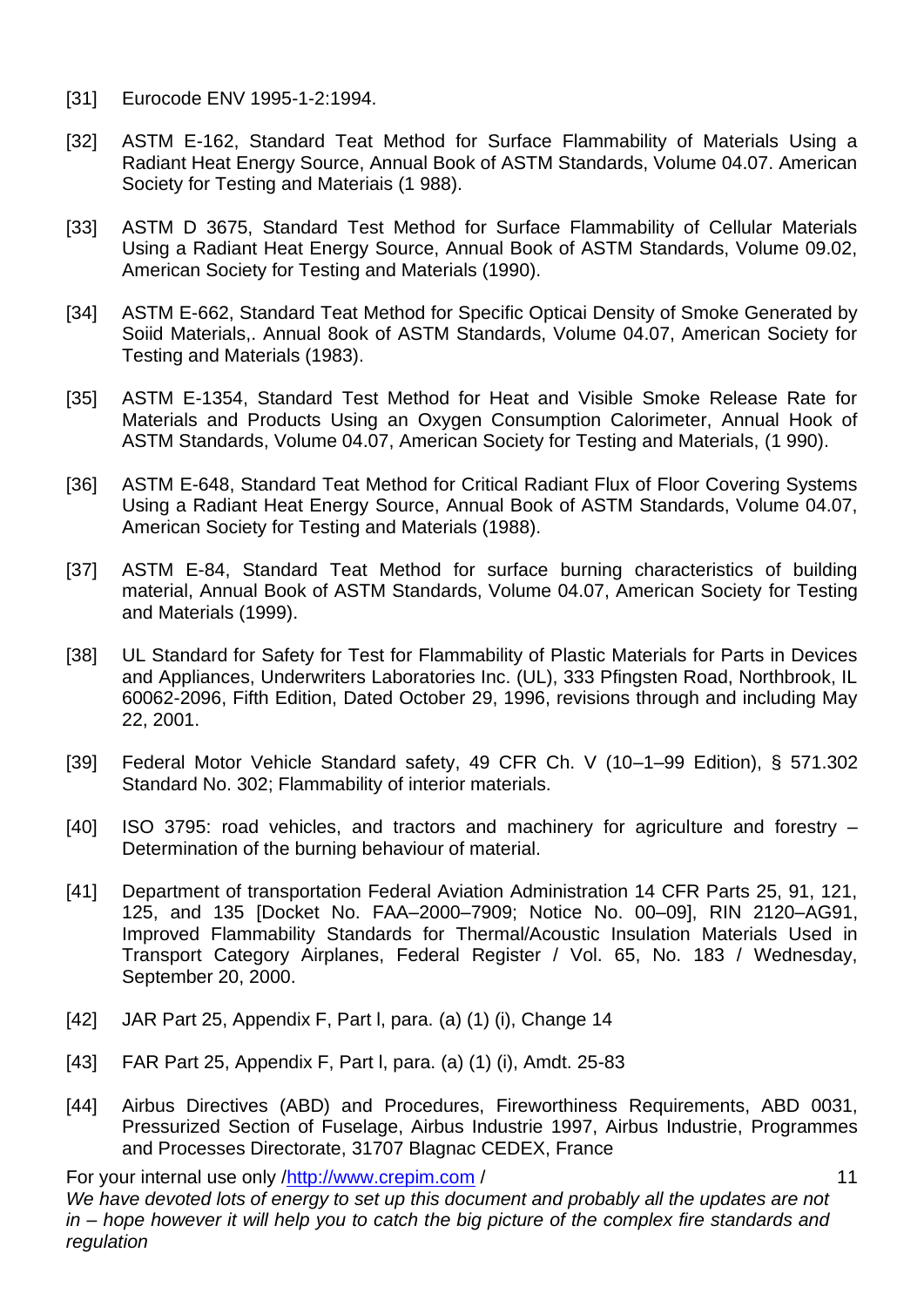- [45] American Society for Testing and Materials (ASTM). Standard Test Method for Heat and Visible Smoke Release Rates for Materials and Products. ASTM E 906. Annual Book of ASTM Standards, Volume 04.07, 1997.
- [46] Babrauskas, V. "Comparative Rates of Heat Release from Five Different Types of Test Apparatuses." Journal of Fire Sciences 4 (1986
- [47] Babrauskas, V. "Development of the Cone Calorimeter, A Bench-scale Heat Release Rate Apparatus Based on Oxygen Consumption." Fire and Materials 8 (1984).
- [48] Babrauskas, V., and W.J. Parker. "Ignitability Measurements with the Cone Calorimeter." Fire and Materials 11 (1987).
- [49] Babrauskas, V., and G. Mulholland. "Smoke and Soot Data Determinations in the Cone Calorimeter," in Mathematical Modeling of Fires, 83-104, (ASTM STP 983). ASTM, 1987.
- [50] Babrauskas, V. "The Cone Calorimeter , Fire Properties," in New Technology to Reduce Fire Losses & Costs, 78-87, S.J. Grayson and D.A. Smith, eds. London: Elsevier Applied Science Publishers, 1986.
- [51] Messerschmidt B. (Danish Institute of Fire Technology), Wickström U., Van Hees P. (SP Swedish National Testing and Research Institute), Prediction of SBI test results by means of cone calorimeter test results; Interflam' 99, conference Proceedings volume 1, pp 11-22
- [52] Wickstrom U., Goransson U., Fire and Materials, Vol 1, 15-22 (1992), Full-scale/benchscale correlations of wall and ceiling lining.
- [53] Wickstrom U., Goransson U., Journal of Testing evaluation, Vol. 15, N°6, (Nov) 1987, 364-370, Prediction of heat release rates of surface material in large-scale fire tests based on cone calorimeter results.
- [54] S.J. Grayson, A.M. Green and S. Gregory, Fire Testing Technology Limited UK, Predicting the fire performance of products from bench scale fire tests; Flame Retardants' 2000, Conference Proceedings, pp 15-26
- [55] Alain Sainrat, Chritian Moulinier, Laboratoire National d'Essai, France, A new small scale test apparatus for the control and the development of products in relation with the Euroclasses; Flame Retardants' 2000, Conference Proceedings, pp 27-40
- [56] prEN 45-545 : Railway applications Fire safety on railway vehicles.
- [57] ISO TR 9122-4 : Toxicity testing of Fire effluents part 4 The Fire model (furnace and combustion apparatus used in small-scale testing).
- [58] ISO TR 13344 : Determination of the lethal toxic potency of fire effluents.
- [59] Federal Railways Administration 2000 requirements, 49 CFR, Transportation, Subtitle B, Other Regulations Relating To Transportation CHAPTER II , FEDERAL RAILROAD

For your internal use only [/http://www.crepim.com](http://www.crepim.com/) / *We have devoted lots of energy to set up this document and probably all the updates are not in – hope however it will help you to catch the big picture of the complex fire standards and regulation*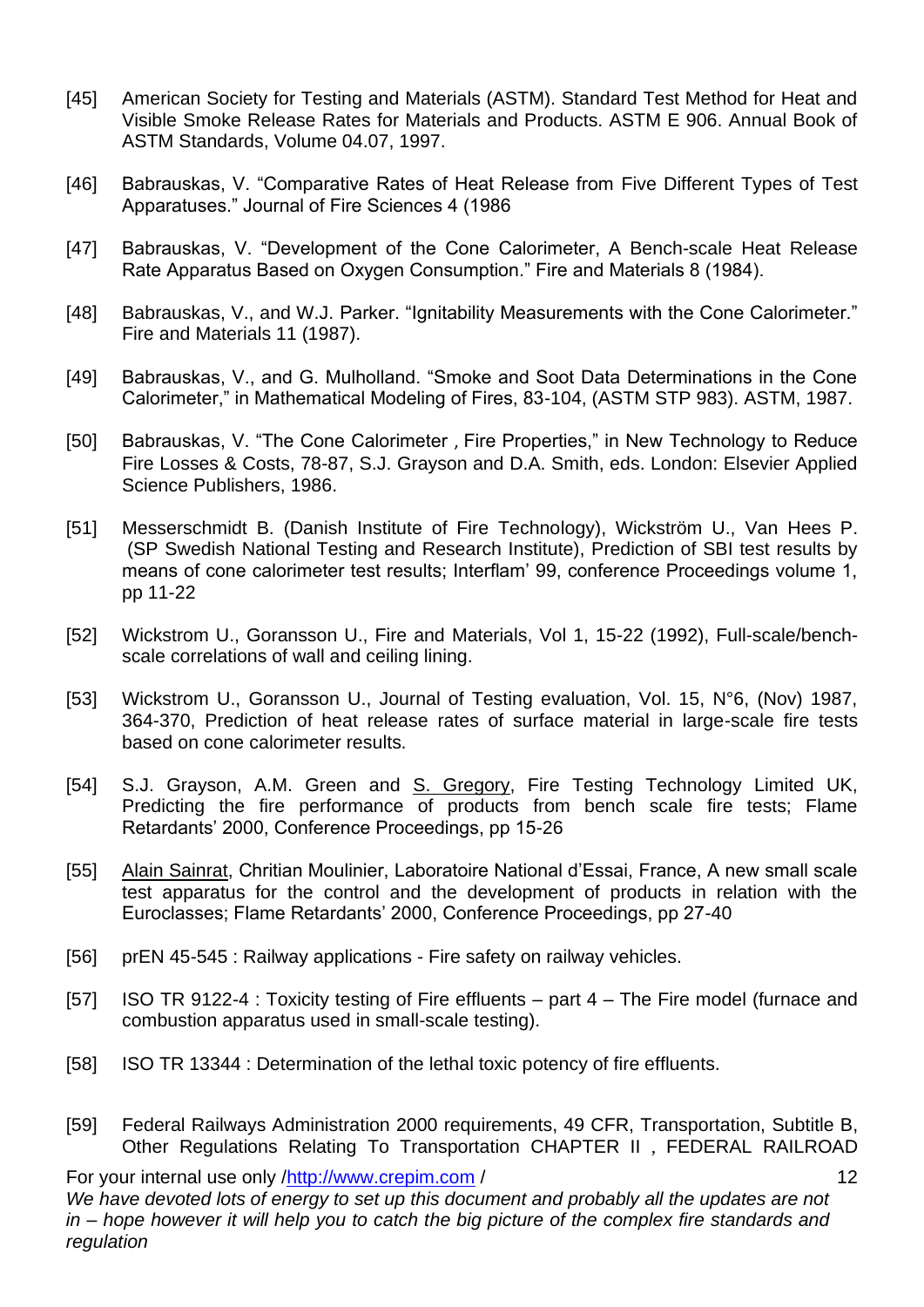ADMINISTRATION, DEPARTMENT OF TRANSPORTATION, PART 238, PASSENGER EQUIPMENT SAFETY STANDARDS, October 1, 2000.

- [60] pr EN ISO 11925-2 : Reaction to fire tests for building products part 2 : Ignitability when subjected to direct impingement of flame.
- [61] UIC 546-2 Appendix 11 : Regulations relating to fire protection and fire-fighting measures in passenger-carrying railway vehicles or assimilated vehicles used on international services. Appendix 11. Test method for determining the fire-resistance of rigid thermoplastic materials.
- [62] ISO 5660-1 : Fire tests Reaction to fire. Part 1: Heat release (cone calorimeter method).
- [63] IEC 60695-2-2 : Fire hazard testing for electro technical products. Part 2 : Test methods. section 2.2 : Needle-flame test.
- [64] ISO 5658-2 : Reaction to fire tests Spread of flame Part 2 : Lateral spread on building products in vertical configuration.
- [65] pr EN ISO 9239-1 : Reaction to fire tests for floorings Part 1 : Determination of the burning behaviour using a radiant heat source.
- [66] ISO DIS 5660-2 : Fire tests Reaction to fire. Part 2 : Smoke production rate (dynamic measurement).
- [67] ISO 5659–2 : Plastics Smoke generation Determination of optical density by a single chamber test.
- [68] NF X 70-100 : Fire tests Analysis of pyrolysis and combustion gases Tube furnace method.
- [69] DIN 53436 : Producing thermal decomposition products from materials in an air stream and their toxicological testing.
- [70] ISO 9705 : Fire tests Full scale room test for surface products.
- [71] pr EN 13823 : Reaction to fire tests for building products Building products excluding floorings exposed to the thermal attack by a single burning item (SBI test).
- [72] EN 597-1 : Furniture Assessment of the ignitability of mattresses and upholstered bed bases – Part 1 : Ignition source – Smouldering cigarette
- [73] EN 597-2 : Furniture Assessment of the ignitability of mattresses and upholstered bed bases – Part 2 : Ignition source – Match flame equivalent.
- [74] pr EN 32952 Parts 1 and 2 : Textiles Burning behaviour of bedding items Parts 1 and 2 – Ignitability by smouldering cigarette.

For your internal use only [/http://www.crepim.com](http://www.crepim.com/) /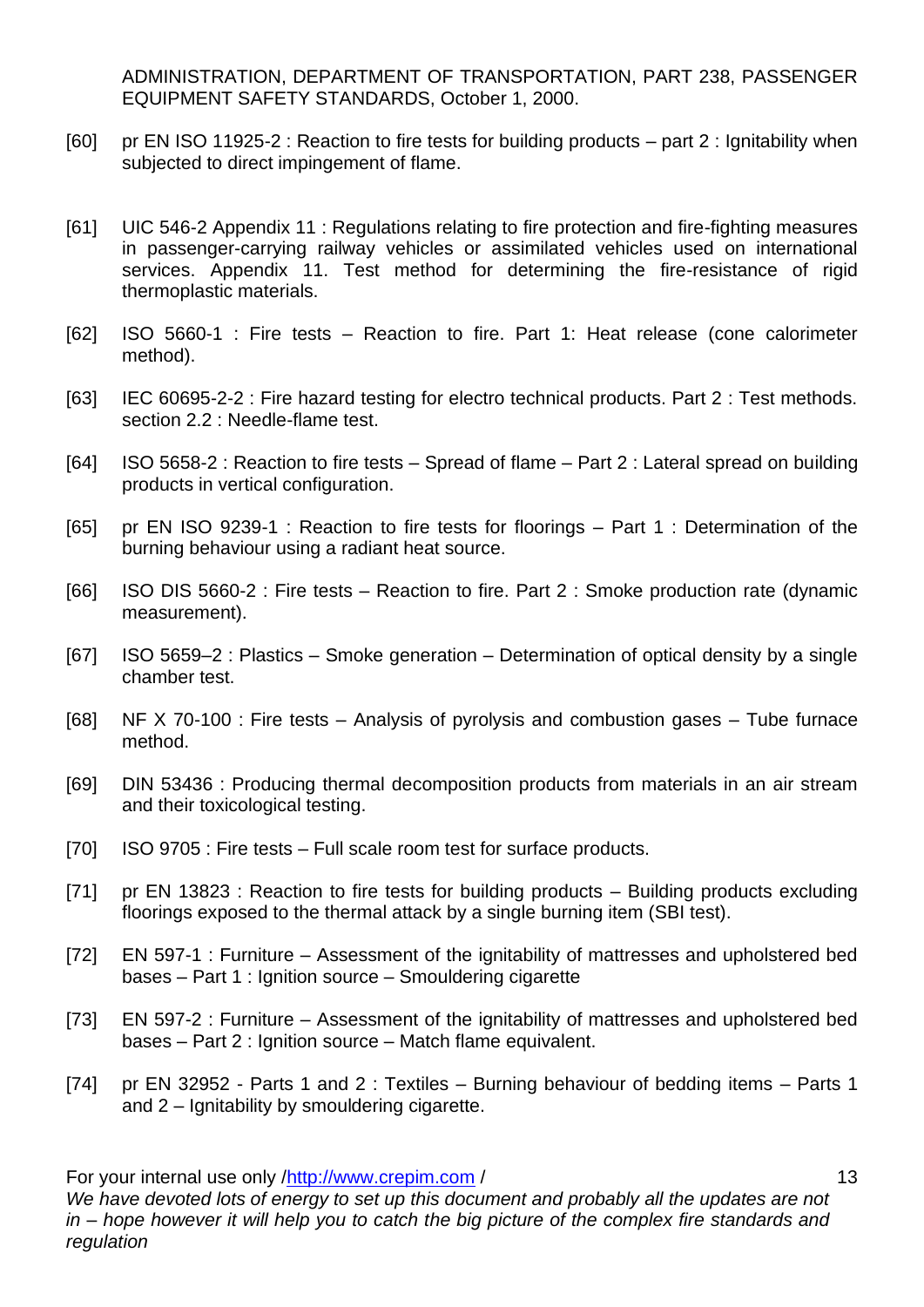- [75] pr EN 32952 Parts 3 and 4 : Textiles Burning behaviour of bedding items. Parts 3 and 4 – Ignitability by a small open flame.
- [76] UIC 564-2 Annex 5 : Regulations relating to fire protection and fire-fighting measures in passenger-carrying railway vehicles or assimilated vehicles used on international services. Appendix 5 : Test method to measure the reaction to fire of covered textiles.
- [77] UIC 564-2 Annex 13 : Regulations relating to fire protection and fire-fighting measures in passenger-carrying railway vehicles or assimilated vehicles used on international services. Appendix 13 : Test method to measure the ignitability of seats.
- [78] pr EN 1021 Part 3: Furniture Assessment of the ignitability of upholstered furniture Part 3 : Ignition source : Flame equivalent to the flame from 20 g of newspaper.
- [79] pr EN 1021 Part 4 :: Furniture Assessment of the ignitability of upholstered furniture Part 3 : Ignition source : Flame equivalent to the flame from 100 g of newspaper.
- [80] NT FIRE 032 Furniture calorimeter tests : Upholstered furniture : burning behaviour Full scale.
- [81] IEC 60695-2-10 : Fire hazard testing Glow-wire flammability test method for materials.
- [82] IEC 60695-2-4/2 : Fire hazard testing Part 2 Test Methods Section 4 sheet 2 : 500 W nominal pre-mixed test flame and guidance.
- [83] IEC 60695-2-4/1 : Fire hazard testing Part 2 Test Methods Section 4 sheet 1 : 1 kW nominal pre-mixed test flame and guidance.
- [84] pr EN 50264 : Railway applications Railway rolling stock cables having special fire performance – Standard wall.
- [85] pr EN 50266-2-4 : Cable calorimeter tests.
- [86] FIPEC book : Fire Performance of Electric Cables new test methods and measurement techniques – Final Report.
- [87] NF F 16-101 : Rolling stock Fire behaviour Materials selection.
- [88] NF F 16-102 : Rolling stock Fire behaviour Materials selection Application for electrical equipment.
- [89] NF 16-201 : Railxay Rolling stock Fire resistance test for seats
- [90] NF P 92-501 : Safety against fire Building materials Reaction to fire tests Radiation test used for rigid materials, or for materials on rigid substrates (flooring and finishes) of all thicknesses, and for flexible materials thicker that 5 mm.
- [91] NF P 92-503 : Safety against fire Building materials Reaction to fire tests Electrical burner test used for flexible materials.
- [92] NF P 92-504 : Safety against fire Building materials Reaction to fire tests Flame persistence test and speed of flame spread.

For your internal use only [/http://www.crepim.com](http://www.crepim.com/) /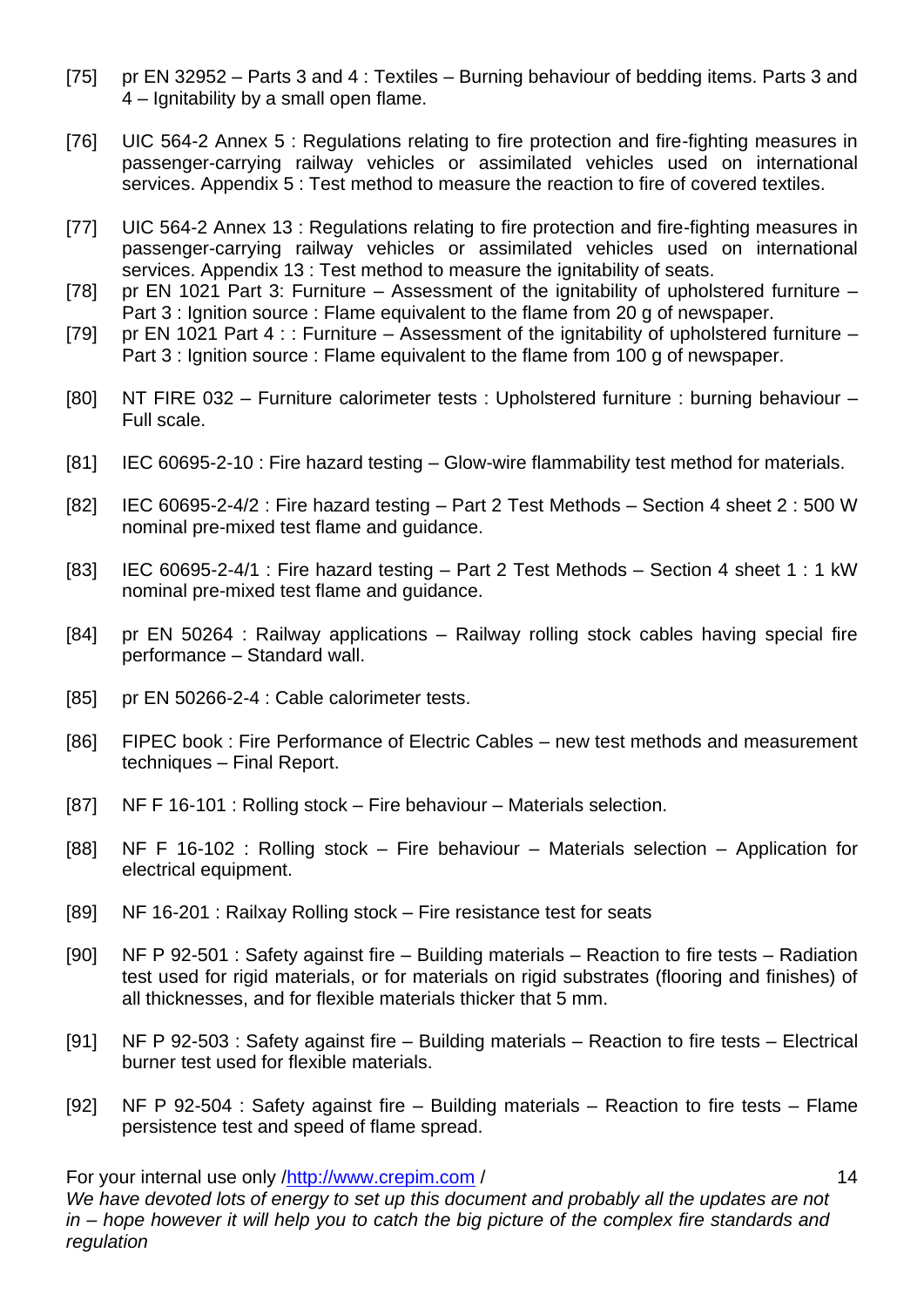- [93] NF P 92-505 : Safety against fire Building materials Reaction to fire tests Test used for thermoplastic materials – Dripping test.
- [94] NF P 92-506 : Safety against fire Building materials Reaction to fire tests Radiant panel test for flooring.
- [95] NF P 92-510 : Safety against fire Building materials Reaction to fire tests Determination of upper calorific value.
- [96] NF EN ISO 4589-2 : Plastics Determination of burning behaviour by oxygen index Part 2 : Ambient-temperature test.
- [97] NF X 10-702 : Fire test methods Determination of the opacity of the fumes in an atmosphere without air renewal.
- [98] DIN 5510 : Preventive Fire Protection in railway vehicles. Part 1: Levels of protection, fire preventive measures and certification, Part 2: Fire behaviour and fire side effects of materials and parts; Classifications, Demands and test methods, Part 4: Vehicle design; Safety requirements, Part 5: Electrical equipment; Safety requirements, Part 6: Auxiliary measures, emergency brake operation function; Information systems, fire alarms, fire fighting equipment; Safety requirements
- [99] DIN 53438 : Testing of combustible materials; reaction against a flame of burner, Part 1: General remarks, Part 2: Edgeing flame action, Part 3:Surface flame action.
- [100] DIN 54837 : Testing of materials, small components and component sections for rail vehicles; Determination of burning behaviour using a gas burner.
- [101] DIN 4102 : Behaviour of building materials and components in fire Part 1: Building materials, terminology, requirements and tests - Part 14: Floor coverings and floor coatings; determination of rate of flame spread using a radiant heat source.
- [102] DIN 54431 : Testing of seats in railways for public traffic; determination of burning behaviour with a paper pillow ignition source.
- [103] TL 918433 : Technical specifications for delivery; material combinations, passenger seats; particular demands against burning behaviour.
- [104] BS 6853 : Code of practice for fire precautions in the design and construction of passenger carrying trains.
- [105] BS 476-7 : Fire tests on building materials and structures Part 7 : Method of test to determine the classification of the surface spread of flame of products.
- [106] pr EN 2825 : Aerospace series Burning behaviour, determination of smoke density and gas components in the smoke of materials under the influence of radiating heat and flames – Determination of smoke density.
- [107] pr EN 2826 : Aerospace series Burning behaviour, determination of smoke density and gas components in the smoke of materials under the influence of radiating heat and flames – Determination of gas components in the smoke.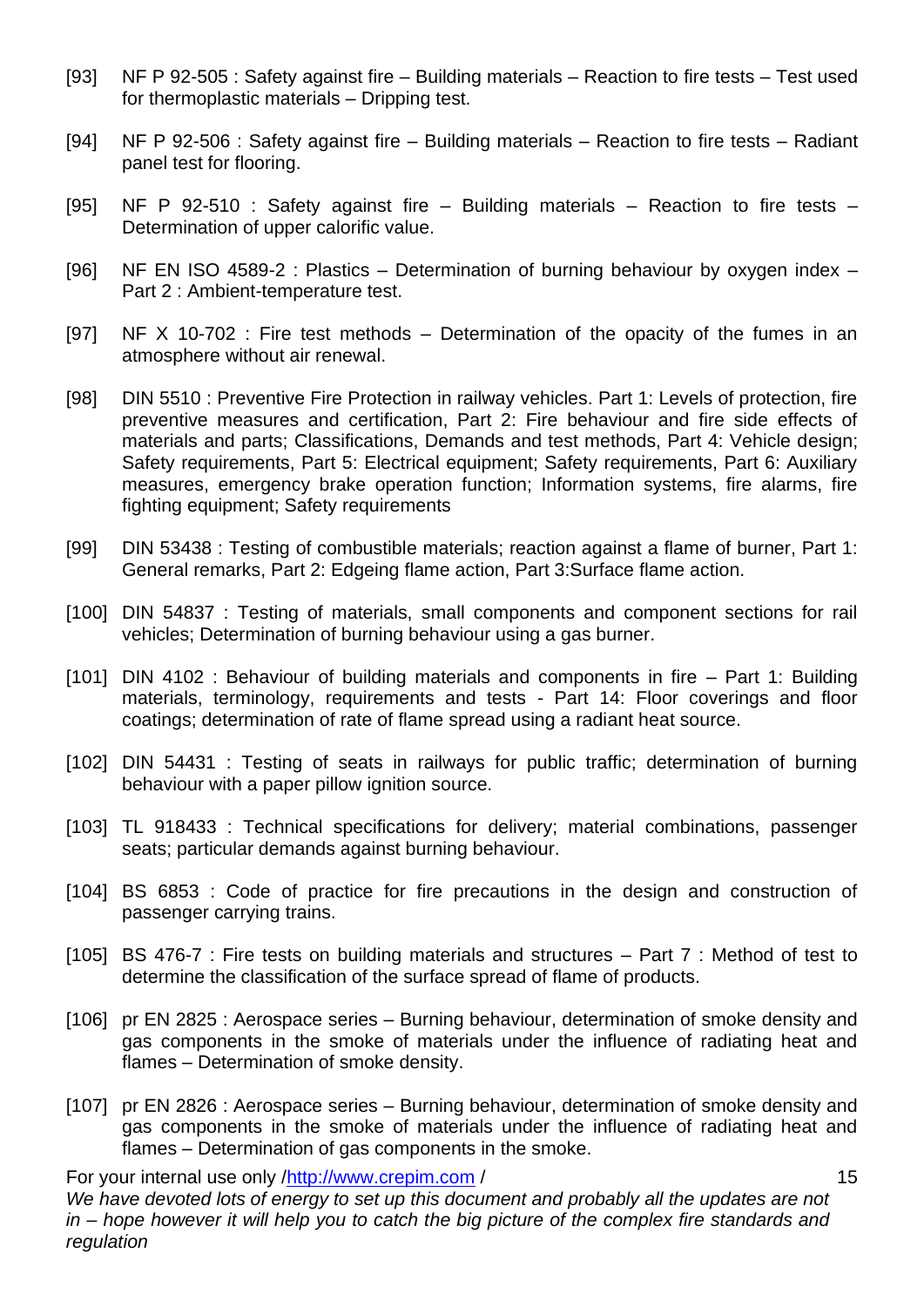- [108] UNI 8456 : Combustible materials which can be hit by flame on both surfaces. Reaction to fire by applying a small flame.
- [109] UNI 9174 : Reaction to fire of material which can be hit by flame with radiant heating.
- [110] UNI 8457 : Combustible materials which can be hit by flame on one surface. Reaction to fire by applying a small flame.
- [111] UNI 9175 : Reaction to fire of upholstered furnitures by applying a small flame.
- [112] IEC EN 50267 : Common test methods for cables under fire conditions Test on gases evolved during combustion of materials from cables
- [113] IEC EN 50267 : Common test methods for cables under fire conditions Test on gases evolved during combustion of materials from cables
- [114] British Standard 5852, part 2, Fire tests for furniture, Methods of test for the ignitability of upholstered composites for seating by flaming sources, British standard institution, Maylands Avenue, Hemel Hempstead, Herts HP24SQ, UK, 1982.
- [115] Furniture and Furnishings Fire Safety Regulations 1988, Statutory Instrument 1988 No. 1324, PART I: Ignitability test for polyurethane foam in slab or cushion form.
- [116] TECHNICAL BULLETIN 117, Requirements, Test Procedure and Apparatus for Testing the Flame Retardance of Resilient Filling Materials Used in Upholstered Furniture, STATE OF CALIFORNIA, DEPARTMENT OF CONSUMER AFFAIRS, BUREAU OF HOME FURNISHINGS AND THERMAL INSULATION, 3485 ORANGE GROVE AVENUE, NORTH HIGHLANDS, CA 95660-5595, MARCH 2000.
- [117] TECHNICAL BULLETIN 133, Flammability Test Procedure for Seating Furniture for Use in Public Occupancies, STATE OF CALIFORNIA, DEPARTMENT OF CONSUMER AFFAIRS, BUREAU OF HOME FURNISHINGS AND THERMAL INSULATION, 3485 ORANGE GROVE AVENUE, NORTH HIGHLANDS, CA 95660-5595, JANUARY 1991.
- [118] European Directive 95/28/CE from European Parliament and Council from the 24 october th of 1995, OJ of EC, N) L 281, 23/11/95.
- [119] NF C 32-070, Insulated cables and flexible cords for installations- Classification tests on cables and cords with respect to their behaviour to fire.
- [120] Shinichi Sugahara, Department of Architecture, Graduate School of Engineering, University of Tokyo; Masashi Yoshida, Building Department, National Institute for Land and Infrastructure; Kazuo Ueda, Toyo Seiki Seisaku-Sho Ltd; A study on the structure of cone calorimeter as the authorized apparatus, Interflam'2001, Conference Proceedings Volume 1, pp 543-554
- [121] Tuula Hakkarainen, VTT Buiding and Transport, Espoo, Finland, Correlation studies of SBI and cone calorimeter test results; Interflam'2001, Conference Proceedings Volume 1, pp 519-530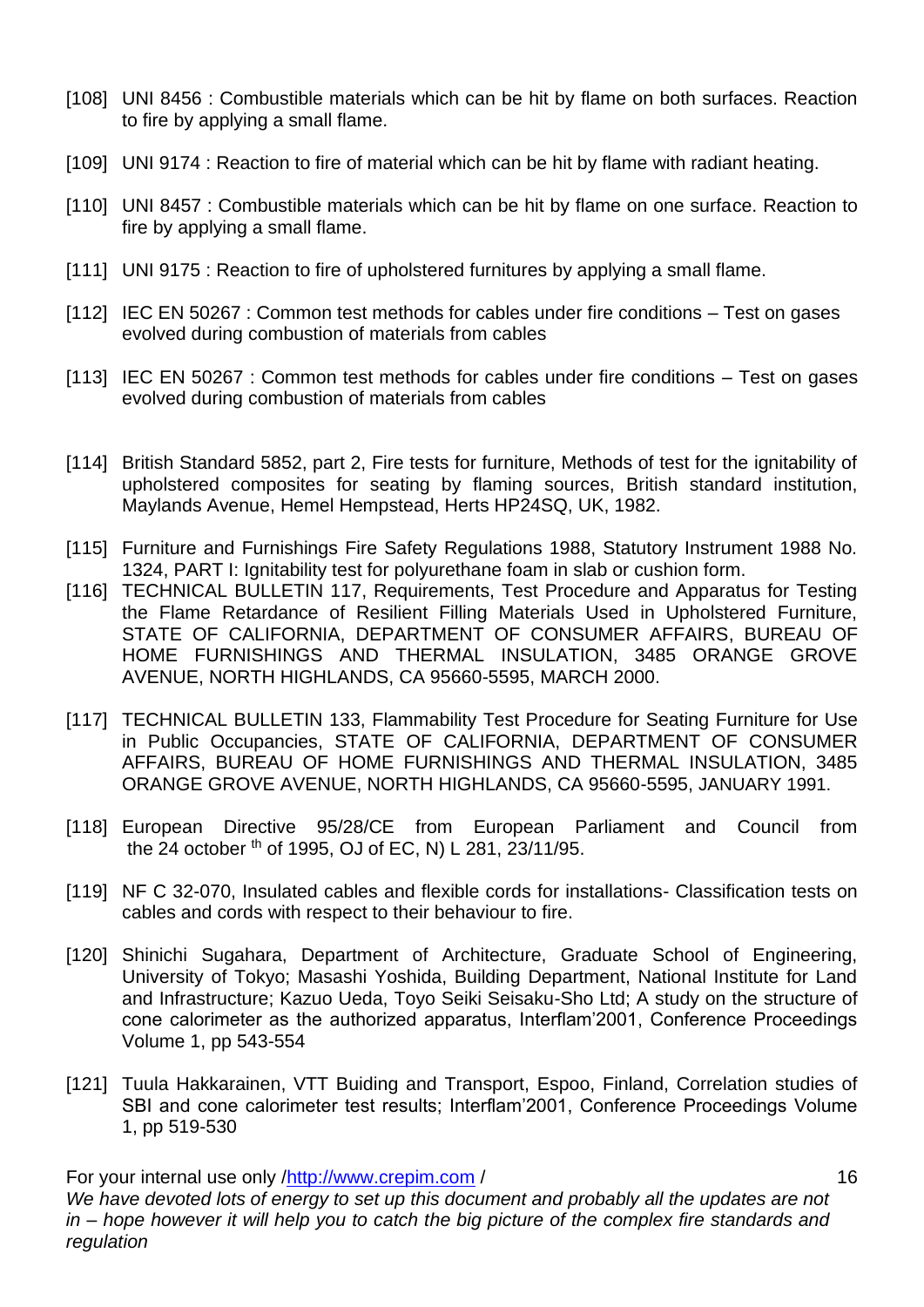- [122] Peter Briggs, Warrington Fire Research Centre, UK; Yannick Le Tallec & Alain Sainrat, Laboratoire National d'Essais, France; Serge Metral, SNCF, France; Silvio Messa, LSF, Italy; Hervé Breulet, ISSEP, Belgium; The Firestarr Research project on the reaction-tofire performance of products in European trains, Interflam'2001, Conference Proceedings Volume 2, pp 519-530
- [123] British Standard 6807, Methods of test for Ignitability of mattresses with primary and secondary sources of ignition, British standard institution, Maylands Avenue, Hemel Hempstead, Herts HP24SQ, UK, 1982.
- [124] http://www.gtfi.org/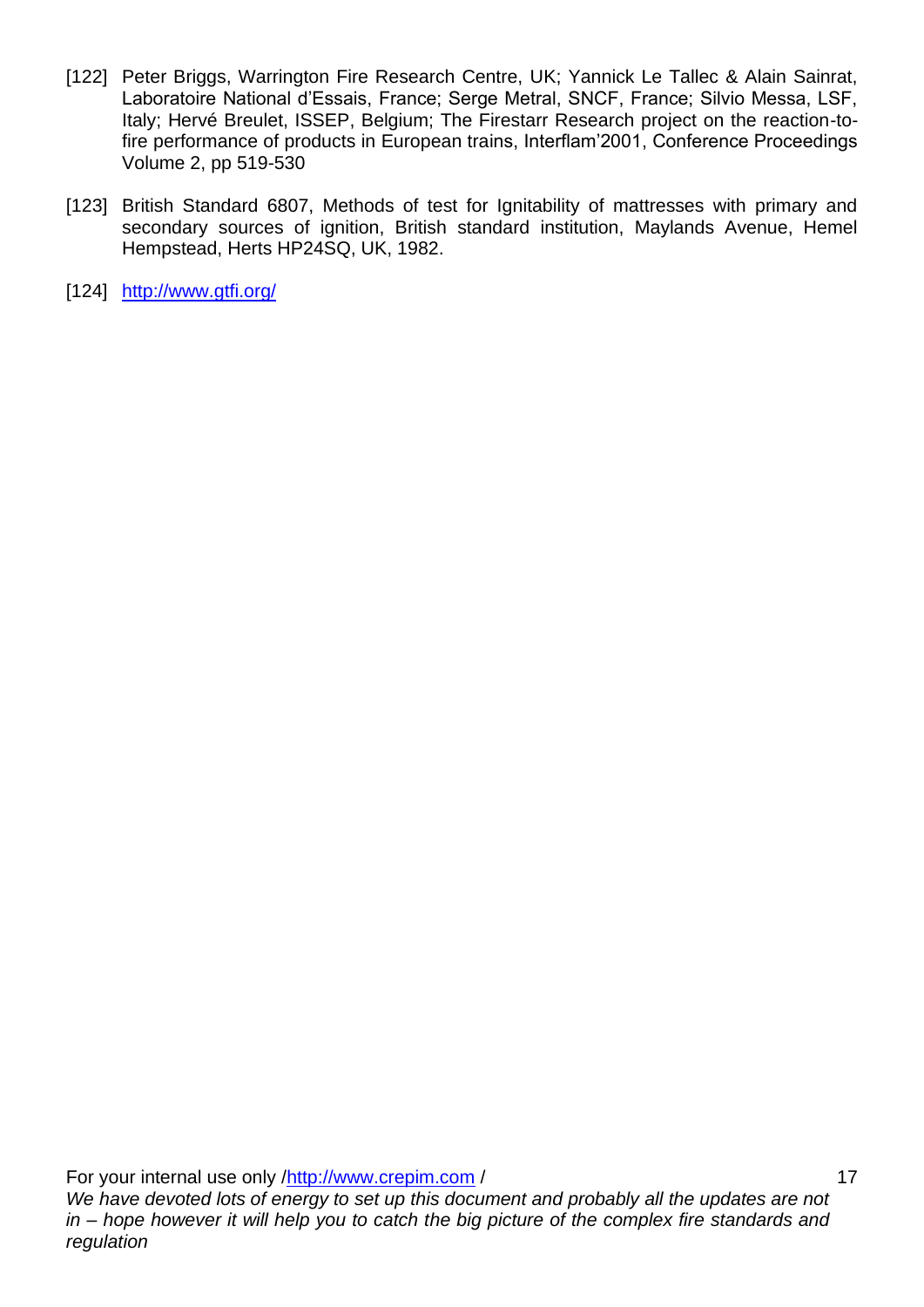## **TABLES LIST**

### **FIGURES LIST**

| Figure 5: test apparatus for horizontal and vertical mounting for Cargo Liner Oil Burner Testing |  |
|--------------------------------------------------------------------------------------------------|--|
|                                                                                                  |  |
|                                                                                                  |  |
|                                                                                                  |  |